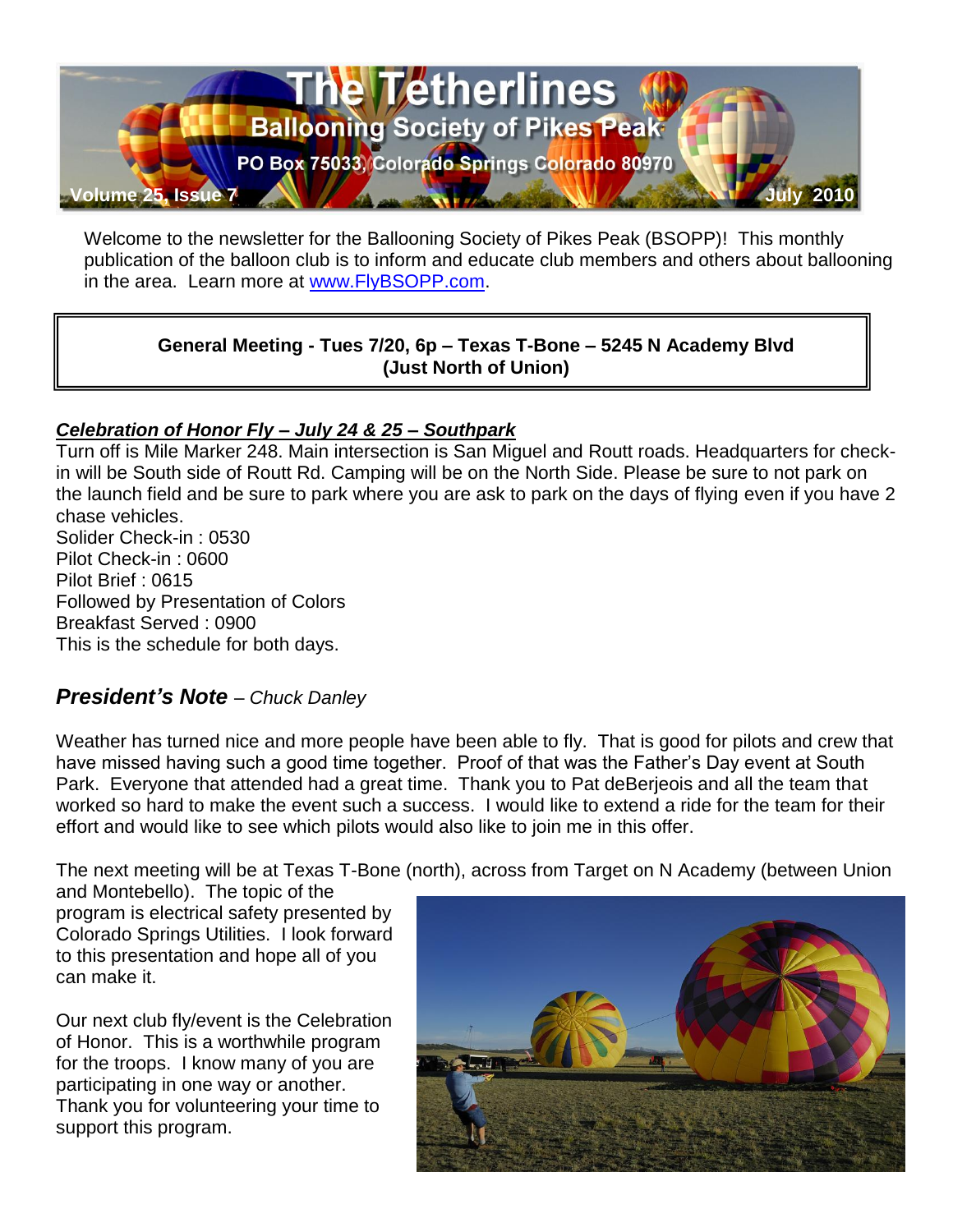### *Contact Information*

| <b>President</b>           | <b>Chuck Danley</b>      | (719) 963-1092 | veggiewizard@earthlink.net |
|----------------------------|--------------------------|----------------|----------------------------|
| <b>VP &amp; Treasurer</b>  | <b>Stephen Blucher</b>   | (719) 597-5683 | sblucher@juno.com          |
| <b>Secretary</b>           | <b>Peggy Sansom</b>      | (719) 531-5691 | peggysansom@yahoo.com      |
| <b>Director At Large</b>   | <b>Nolan Schuler</b>     | (719) 209-5920 | schulernp@comcast.net      |
| <b>Director At Large</b>   | <b>Greg Littlejohn</b>   | (719) 660-6594 | gregandlindal@msn.com      |
| <b>Director At Large</b>   | Paul deBerjeois          | (719) 266-8483 | pandpdeb@yahoo.com         |
| <b>Director At Large</b>   | <b>Connie Moreland</b>   | (719) 574-4619 | balloonprincess@att.net    |
| Photography                | Paul D deBerjeois        | (719) 200-8713 | paul@colorbandit.com       |
| <b>Events Coordinator</b>  | Peggy Sansom             | (719) 531-5691 | peggysansom@yahoo.com      |
| Webmasters                 | <b>Joe Lillard</b>       | (719) 597-6553 | LJoeL@aol.com              |
|                            | Dave Yob                 | (719) 574-0686 | ysoft@att.net              |
| <b>Newsletter Editor</b>   | <b>Kimberly Barnett</b>  | (719) 649-9187 | barnettkim@yahoo.com       |
| Historian                  | Patsy Buchwald           | (719) 471-2066 | patsy@balloonclassic.com   |
| <b>Safety Officer</b>      | <b>Russ Robinson</b>     | (719) 488-8957 | russanna@q.com             |
| <b>Crew Development</b>    | Kinda Schuler            | (719) 209-5922 | schuflies@comcast.net      |
| <b>Community Relations</b> | <b>Frank Hunter</b>      | 719) 339-2602  | fhunter4139@msn.com        |
| Membership                 | <b>Jackie Charbonnel</b> | (719) 391-0440 | bslballoon@aol.com         |

## *Treasurer's Report*

|                 |                              | Treasurer's Report 2 <sup>nd</sup> Quarter 2010<br>Opening Balance 04/01/2010 |                                        |
|-----------------|------------------------------|-------------------------------------------------------------------------------|----------------------------------------|
|                 |                              |                                                                               | \$2894.53                              |
| Closing Balance |                              | 06/30/2010                                                                    |                                        |
|                 |                              |                                                                               | \$2611.57                              |
| Funds Received: |                              | Dues                                                                          |                                        |
|                 |                              |                                                                               | \$557.00                               |
| Funds Spent:    |                              |                                                                               |                                        |
|                 | Door Prizes (3)              |                                                                               | \$ (45.00)                             |
|                 | <b>Tetherlines</b>           |                                                                               | \$ (57.98)                             |
|                 | 2 <sup>nd</sup> Quarter Cake |                                                                               | \$(19.00)                              |
|                 |                              | Unpaid Pizza (April) \$ (13.00)                                               |                                        |
|                 |                              |                                                                               | Mothers Day Breakfast and Flowers      |
|                 |                              |                                                                               | \$ (257.37)                            |
|                 |                              |                                                                               | <b>Fathers Day Breakfast and Grill</b> |
|                 |                              |                                                                               | \$ (476.43)                            |
|                 | TOTAL                        |                                                                               | \$(868.78)                             |

*By Kinda Schuler – Father's Day 2010*



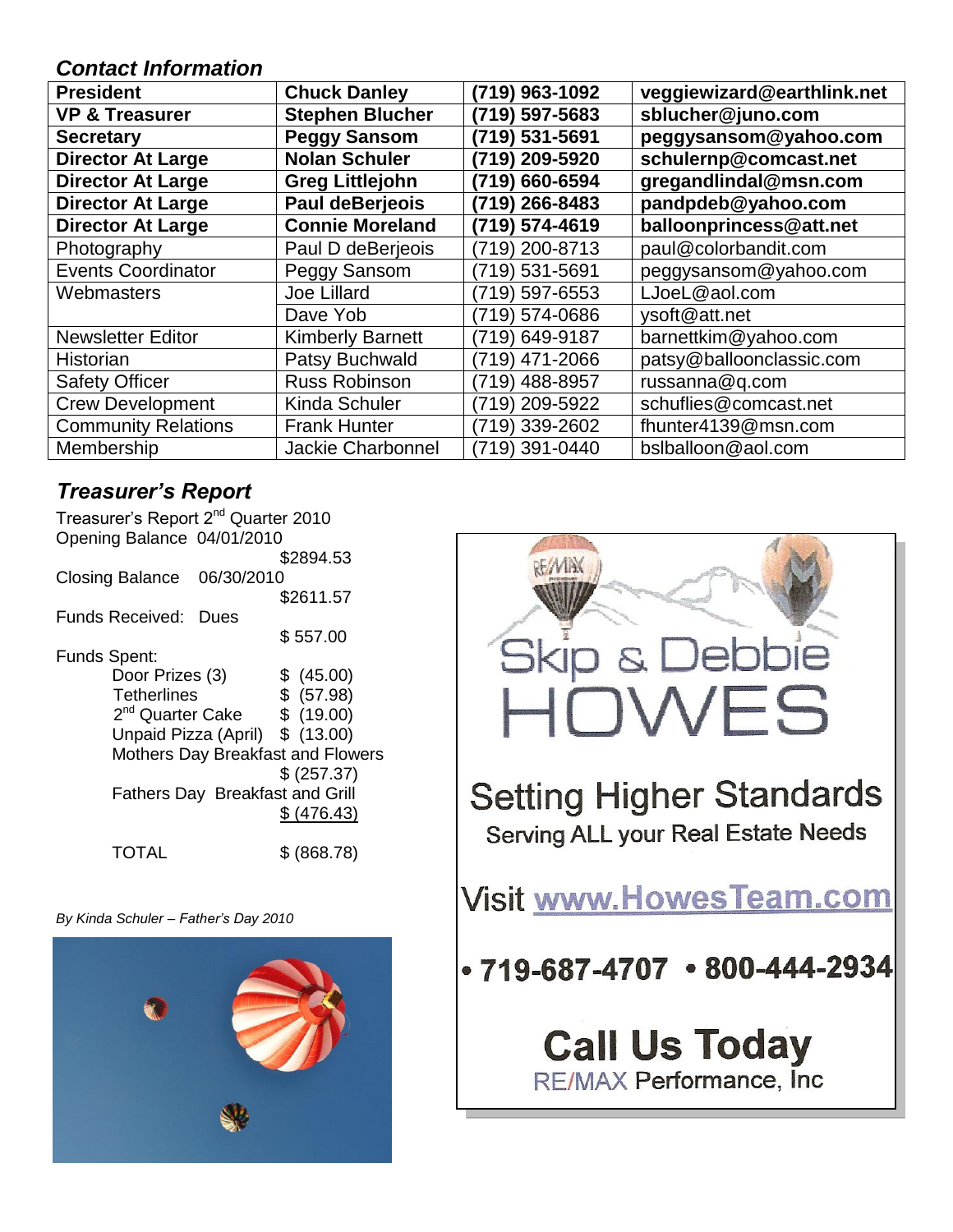### *Sunrise / Sunset Location: W104 48, N38 51 (Colorado Springs CO) All times Mountain Time*

|     |             |      |     |             |      |     | <b>July 2010</b> |            |     |             |            |     |             |            |
|-----|-------------|------|-----|-------------|------|-----|------------------|------------|-----|-------------|------------|-----|-------------|------------|
| Day | <b>Rise</b> | Set  | Day | <b>Rise</b> | Set  | Day | <b>Rise</b>      | <b>Set</b> | Day | <b>Rise</b> | <b>Set</b> | Day | <b>Rise</b> | <b>Set</b> |
|     | h m         | h m  |     | h m         | h m  |     | h m              | h m        |     | h m         | h m        |     | h m         | h m        |
|     | 538         | 2028 | 8   | 542         | 2027 | 15  | 546              | 2024       | 22  | 552         | 2019       | 29  | 558         | 2013       |
| 2   | 538         | 2028 | 9   | 542         | 2026 | 16  | 547              | 2023       | 23  | 553         | 2018       | 30  | 559         | 2012       |
| 3   | 539         | 2028 | 10  | 543         | 2026 | 17  | 548              | 2022       | 24  | 553         | 2017       | 31  | 559         | 2011       |
| 4   | 539         | 2028 | 11  | 544         | 2026 | 18  | 549              | 2022       | 25  | 554         | 2017       |     |             |            |
| 5   | 540         | 2028 | 12  | 544         | 2025 | 19  | 549              | 2021       | 26  | 555         | 2016       |     |             |            |
| 6   | 540         | 2027 | 13  | 545         | 2025 | 20  | 550              | 2021       | 27  | 556         | 2015       |     |             |            |
|     | 541         | 2027 | 14  | 546         | 2024 | 21  | 551              | 2020       | 28  | 557         | 2014       |     |             |            |

| August 2010 |             |      |     |             |            |     |             |            |     |             |      |     |             |      |
|-------------|-------------|------|-----|-------------|------------|-----|-------------|------------|-----|-------------|------|-----|-------------|------|
| Day         | <b>Rise</b> | Set  | Day | <b>Rise</b> | <b>Set</b> | Day | <b>Rise</b> | <b>Set</b> | Day | <b>Rise</b> | Set  | Day | <b>Rise</b> | Set  |
|             | h m         | h m  |     | h m         | h m        |     | h m         | h m        |     | h m         | h m  |     | h m         | h m  |
|             | 600         | 2010 | 8   | 607         | 2002       | 15  | 613         | 1954       | 22  | 619         | 1944 | 29  | 626         | 1934 |
| 2           | 601         | 2009 | 9   | 607         | 2001       | 16  | 614         | 1952       | 23  | 620         | 1943 | 30  | 626         | 1932 |
| 3           | 602         | 2008 | 10  | 608         | 2000       | 17  | 615         | 1951       | 24  | 621         | 1941 | 31  | 627         | 1931 |
| 4           | 603         | 2007 | 11  | 609         | 1959       | 18  | 616         | 1950       | 25  | 622         | 1940 |     |             |      |
| 5           | 604         | 2006 | 12  | 610         | 1958       | 19  | 617         | 1948       | 26  | 623         | 1938 |     |             |      |
| 6           | 605         | 2005 | 13  | 611         | 1956       | 20  | 617         | 1947       | 27  | 624         | 1937 |     |             |      |
|             | 606         | 2004 | 14  | 612         | 1955       | 21  | 618         | 1946       | 28  | 625         | 1935 |     |             |      |

## *Upcoming Events Calendar*

#### **BSOPP Membership Meetings**

| <b>Date</b> | Event                            | <b>Location/Details</b>                             |
|-------------|----------------------------------|-----------------------------------------------------|
| 7/20        | <b>BSOPP General Meeting</b>     | 6pm, Texas T-Bone, 5245 N Academy Blvd              |
| 7/24        | <b>BSOPP Club Fly</b>            | Southpark - 6:15am Pilot Brief                      |
| 8/2         | <b>BSOPP Board Meeting - All</b> | 6:30 pm, New China Kitchen 2 – Corner of Barnes and |
|             | members are invited              | Oro Blanco                                          |

#### **Flights, Rallies and Related Events** *(Tell them you saw it in BSOPP's Tetherlines!)*

| <b>Date</b>   | <b>Event</b>                      | <b>Location / Details</b>                          |
|---------------|-----------------------------------|----------------------------------------------------|
| 7/24          | <b>BSOPP</b>                      | South Park - intergrated with Celebration of Honor |
| $7/24 - 7/25$ | Celebration of Honor Fly          | www.CelebrationOfHonorFly.com                      |
|               |                                   | fly@celebrationofhonorfly.com                      |
| $7/23 - 7/25$ | Balloonavista                     | Buena Vista CO, BV Chamber - 719-395-6612          |
| $7/31 - 8/1$  | Casper WY Balloon Roundup         | www.CasperBalloonRoundup.com                       |
|               |                                   | Lacy Harper 307-473-8300                           |
| 8/22          | Westcliffe                        | Westcliffe, CO - Frank Hunter                      |
| $8/27 - 8/29$ | <b>Garden City</b>                | Garden City Chamb. Of Comm. - 800-879-9803         |
| $9/4 - 9/6$   | Colorado Balloon Classic          | www.balloonclassic.com Colorado Spring, CO         |
| $9/18 - 9/20$ | <b>Great Midwest Balloon Fest</b> | Overland Park, KS - Amanda - 913.649.2359          |

**Look for more events at [http://www.BFA.net](http://www.bfa.net/)**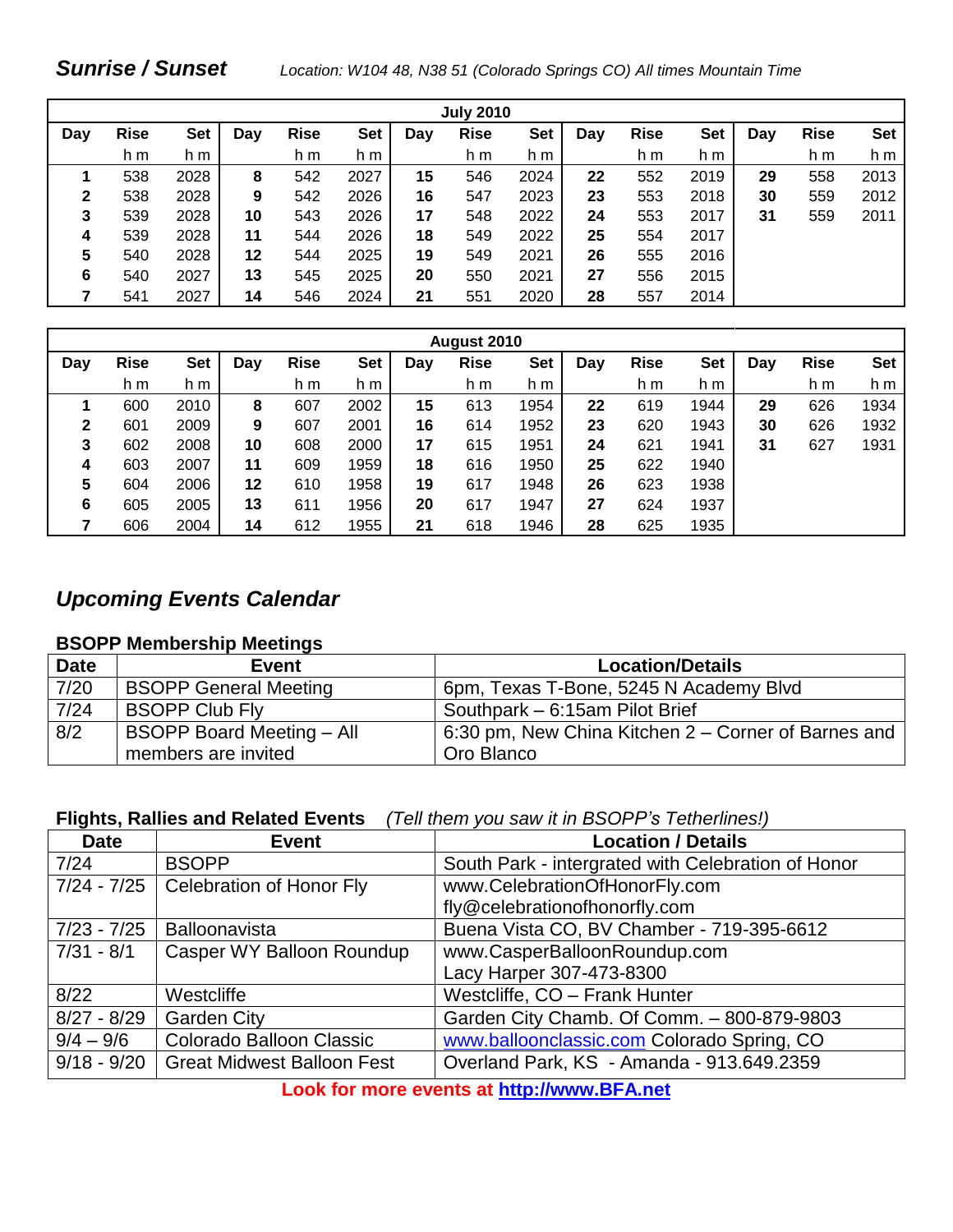### *FAR out – Stephen Blucher*

FAR Part 141 authorized flight schools have a set curriculum by which they do their training. However, most students never see the inside of such a place for various reasons. Most training is done by independent instructors. The FARs do not stipulate, for the most part, how the theory and flight are to be taught; only the total flights/hours and what a student must know to pass a written and a check ride.

It is not a secret by any means. The information is in Federal Aviation Regulation Part 61, Subpart C. It will take some research to find the specific parameters for hot air balloon training in amongst all the sections for airplanes, gyrocopters, powered-lifts, etc. However, once located and highlighted in your up-to-date FARs, the training procedure goes easily; at least the flight part. The other knowledge students must possess might be harder to grasp.

An area some instructors, especially those not doing training on a regular basis, are lax in at times is the matter of endorsements. Not because the instructor is negligent but simply due to being "rusty" on some regulations.

Take for example the student who is "signed off" (endorsed in the logbook and on the Student License) for solo flight. She takes off in a 5-knot wind and climbs to the legal altitude for the area over which the flight is being conducted. At that height the wind is 16 knots…not a big deal. The student is well trained for such a situation.

After an hour and forty-five minutes the balloon returns to terra firma with a safe, albeit a bumpy, landing. Was the high wind adventure legal? Reference FAR 61.93 and the pertinent subsections. It is the responsibility of the instructor to make sure students have the necessary endorsements for each stage of training. However, it behooves the student to be aware, as well, as to which endorsements must be where and when.

Training is different for various balloon types, so students and instructors must make sure the proper parts of Part 61 are referenced so the learning process, logbook entries and endorsements meet the proper specifications. There have been cases of students failing a check ride not because of

knowledge or ability, but because of improper logbook entries.

The more students know, the less chance such a situation will arise. Instructors are not infallible, and sometimes things "slip through the wicker".

A student balloon pilot holds a Private Pilot Certificate for airplanes. Now what log entries and endorsements are necessary?

A balloon pilot instructor who saw this column in prepublication said this question would cause some trainers to put their minds to work and maybe do a little digging to find the right answers. "You are going to make them think," he said.

Terrific! It is good for us all who show others the way, to make sure we are guiding the neophyte aeronauts up the right path.

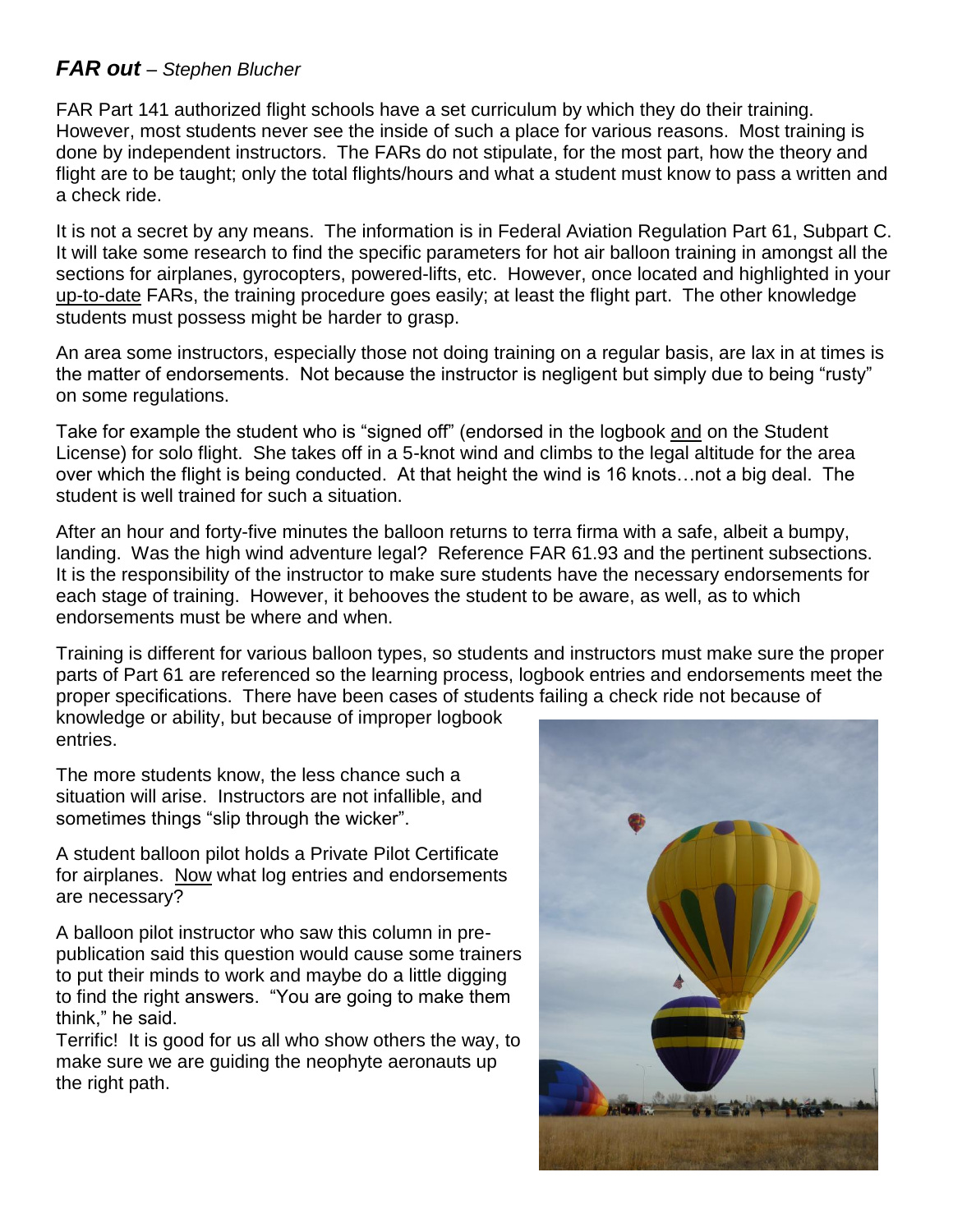## *BSOPP July Board Meeting*

Balloon Society of Pikes Peak Board of Directors Meeting 7/5/10 The meeting was held at Qdoba's and called to order by Chuck Danley at 6:37PM. Board Members and Club Members attending: Chuck Danley, Stephen Blucher, Peggy Sansom, Paul deBerjeois, Paul D. deBerjeois Kimberly Barnett, Connie Moreland

- 1. Nolan Schuler was out of the country and of course did not attend
- 2. Stephen Blucher gave the Treasury Report:
	- \$2,611.57 Checking Account
	- \$ 27.00 Petty Cash
	- \$1,061.00 Savings Account
- 3. The Club Fly will be the Celebration of Honor fly this month. It will be held in Southpark on  $7/24 - 7/25$ . Propane for 1  $\frac{1}{2}$  days has been provided. The club agreed to donate \$250.00 for this event. Walmart will be supplying all the donut boxes for the event.
- 4. The Father's Day fly was a huge success. Thanks to Pat DeBerjeois and all her assistants. We appreciate all the hard work that went into this event.
- 5. A Summer picnic is in the making. It was suggested that maybe it be held at Memorial Park after crew training for the Colorado Balloon Classic. Hamburgers, buns, soda, plates, napkins silverware and cups will be provided by the Club. Everyone is asked to bring a side dish. Should be fun for everyone. The rest of the event will be discussed at the next Club Meeting.
- 6. The next board meeting will be held on August 2 at the New China Kitchen 2 on the corner of Barnes & Oro Blanco
- 7. Meeting adjourned approximately 7:15 pm.

Peggy Sansom BSOPP Secretary



*By Dave Charbonnel – Gunnison 2010*